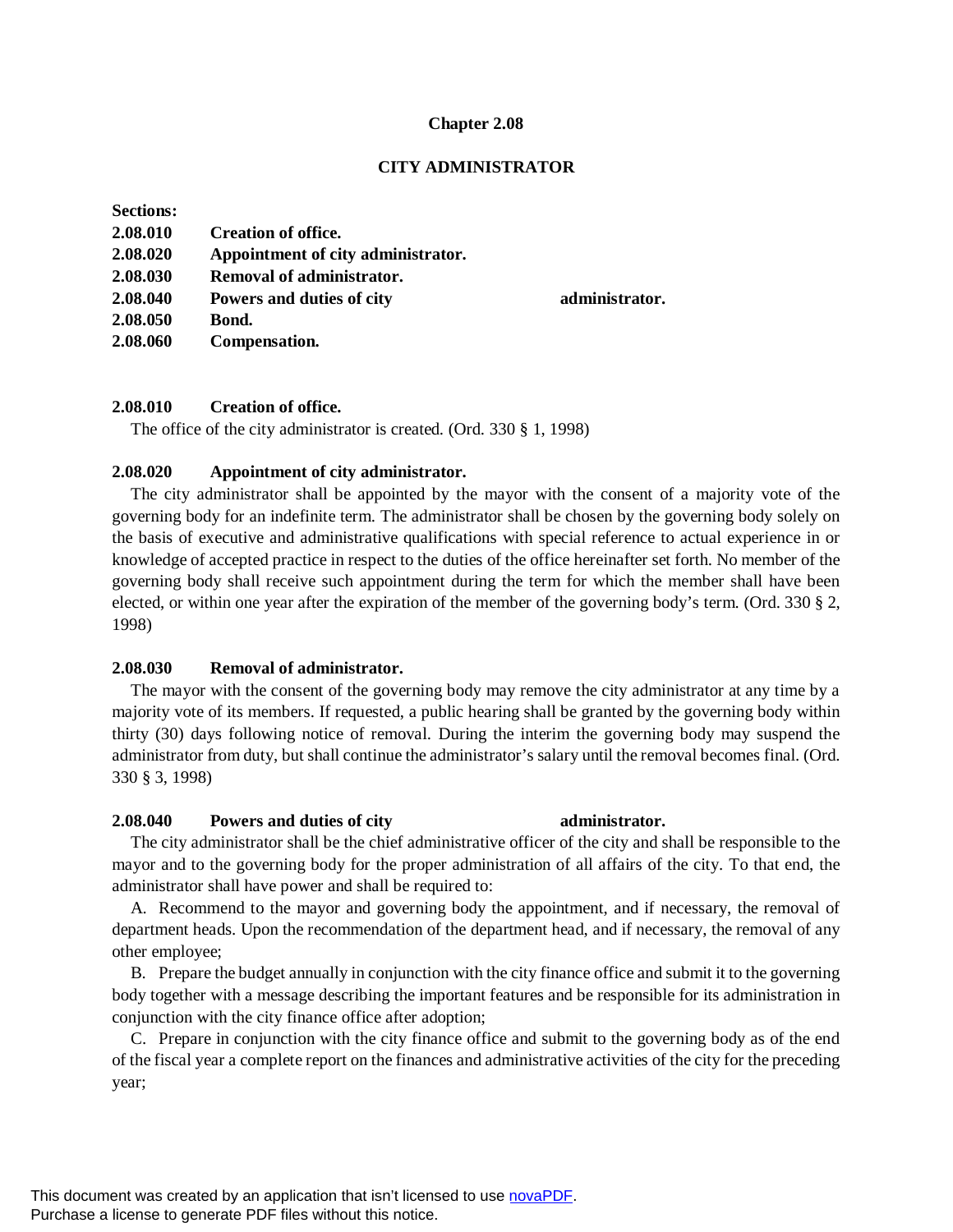D. Keep the governing body advised of the financial condition and future needs of the city, and make such recommendations as may be deemed desirable;

E. Recommend to the governing body a standard schedule of pay for each appointed office and position in the city service;

F. Recommend to the governing body (from time to time), adoption of such measures as may be deemed necessary or expedient for the continuation and improvement of administrative services;

G. Consolidate or combine offices, positions, departments, or units under his or her jurisdiction, with the approval of the governing body. The city administrator may be the head of one or more departments with the approval of the governing body;

H. Attend all meetings of the governing body unless excused therefrom and take part in the discussion of all matters coming before the governing body. The administrator shall be entitled to notice of all regular and special meetings of the governing body;

I. Supervise the purchase of all materials, supplies, and equipment for which funds are provided in the budget. No purchase shall be made, contract let, or obligation incurred for any item or service which exceeds the current budget appropriation by the governing body. No contract in excess of the amount established by state law shall be let except by the governing body. The administrator may issue such rules governing purchasing procedures within the administrative organization as the governing body shall approve;

J. See that all laws and ordinances are duly enforced;

K. Investigate the affairs of the city or any department or division thereof. Investigate all complaints in relation to matters concerning the administration of the government of the city, and in regard to service maintained by the public utilities in the city, and see that all franchises, permits, and privileges granted by the city are faithfully observed;

L. Perform such other duties as may be required by the governing body, not inconsistent with laws or ordinances;

M. Take employee disciplinary action as defined herein.

1. Disciplinary actions shall be applied when the city administrator determines such actions are necessary. A disciplinary action may be in the form of oral reprimand, written reprimand, suspension, demotion or reassignment, or dismissal as defined below.

2. The city administrator may orally reprimand an employee. This informal disciplinary consultation may be documented on an employee's performance appraisal or referenced in further progressive disciplinary actions.

3. The city administrator may discipline an employee by written reprimand.

4. The city administrator may temporarily suspend and employee with or without pay for disciplinary purposes. Suspension shall be for no more than seven working days.

5. The city administrator with the approval of the city council may reduce an employee's salary, assign the employee to another or lower position, or change the employees duties within his or her current position or use any combination of the above for disciplinary purposes.

6. The city administrator with the approval of the city council may terminate an employee from municipal employment for disciplinary purposes. (Ord. 330 Amend. No. 1-98, 1999; Ord. 330 § 4, 1998)

#### **2.08.050 Bond.**

The administrator shall furnish a surety bond to be approved by the governing body, such bond to be conditioned on the faithful performance of all the administrator's duties. The premium of the bond shall be paid by the city. (Ord. 330 § 5, 1998)